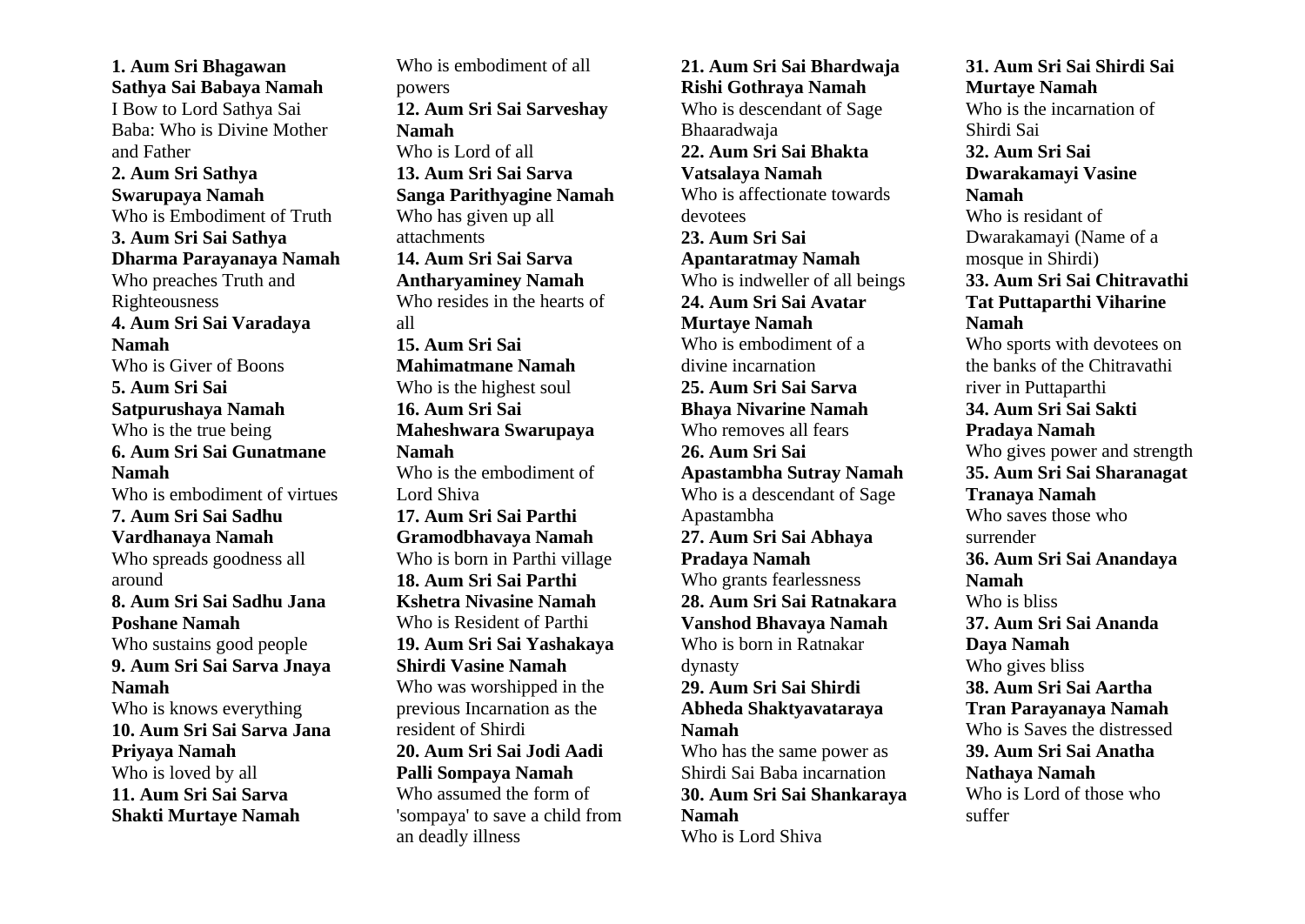**40. Aum Sri Sai Asahaya Sahayaya Namah** Who is Saviour of helpless **41. Aum Sri Sai Loka Bhandhavaya Namah** Who is friend and family to all **42. Aum Sri Sai Loka Seva Parayanaya Namah** Who is serving and helping all **43. Aum Sri Sai Loka Nathaya Namah** Who is Lord of all **44. Aum Sri Sai Deenjana Poshanaya Namah** Who nourishes and sustains those who are suffering **45. Aum Sri Sai Murti Traya Swarupaya Namah** Who is Brahama, Vishni and Shiva **46. Aum Sri Sai Mukti Pradaya Namah** Who grants liberation **47. Aum Sri Sai Kalusha Viduraya Namah** Who is the remover of defects and faults **48. Aum Sri Sai Karuna Karay Namah** Who is compassionate **49. Aum Sri Sai Sarva Adharaya Namah** Who is the support all

**50. Aum Sri Sai Sarva Hrudaya Vasine Namah** Who lives in everyone's heart **51. Aum Sri Sai Punya Phala Pradaya Namah** Who gives the consequences of good acts **52. Aum Sri Sai Sarva Papa Kshaya Karaya Namah** Who removes the consequences of bad acts **53. Aum Sri Sai Sarva Roga Nivarine Namah** Who is remover of all diseases **54. Aum Sri Sai Sarva Badha Haraya Namah** Who is destroyer of all sufferings **55. Aum Sri Sai Anant Nuta Kartanaya Namah**  Who is praised endlessly **56. Aum Sri Sai Adi Purushaya Namah** Who is without beginning or end **57. Aum Sri Sai Adi Sakthye Namah** Who is infinate power **58. Aum Sri Sai Aparupa Shaktine Namah** Who has delightful and wonderful powers **59. Aum Sri Sai Avyaktha Roopine Namah** Who is formless

**60. Aum Sri Sai Kam Krodha Dhwamsine Namah** Who destroys desire and anger **61. Aum Sri Sai Kanak Ambar Dharine Namah** Who wears golden coloured dress **62. Aum Sri Sai Adbhuta Charyaya Namah** Who does astonishing activities not seen anywhere **63. Aum Sri Sai Apad Bhandhavaya Namah** Who helps as a brother in times of calamities **64. Aum Sri Sai Prematmane Namah** Who is Supremest Love **65. Aum Sri Sai Prema Moortaya Namah** Who is the embodiment of Love **66. Aum Sri Sai Prema Pradaya Namah** Who grants love **67. Aum Sri Sai Priyaya Namah** Who is loved by all **68. Aum Sri Sai Bhakta Priyaya Namah** Who is loved by devotees **69. Aum Sri Sai Bhakta Mandaraya Namah** Who confers happiness of Heaven to devotees

**70. Aum Sri Sai Bhakta Jana Hridaya Viharaya Namah** Whose play-ground is the heart of devotees **71. Aum Sri Sai Bhakta Jana Hrudaya Layaya Namah** Who lives in the hearts of devotees **72. Aum Sri Sai Bhakta Paradhinaya Namah** Who is bound to devotees by their devotion **73. Aum Sri Sai Bhakti Jnana Pradipaya Namah** Who ignites the light of devotion and spiritual knowledge **74. Aum Sri Sai Bhakti Pradaya Namah** Who shows the path of devotion and through devotion to knowledge to all aspirants **75. Aum Sri Sai Sujnana Marg Darshakaya Namah** Who shows the path of attaining right knowledge **76. Aum Sri Sai Jnana Swarupaya Namah** Who is embodiment of knowledge **77. Aum Sri Sai Gita Bodhakaya Namah** Who is giver and teacher of Gita